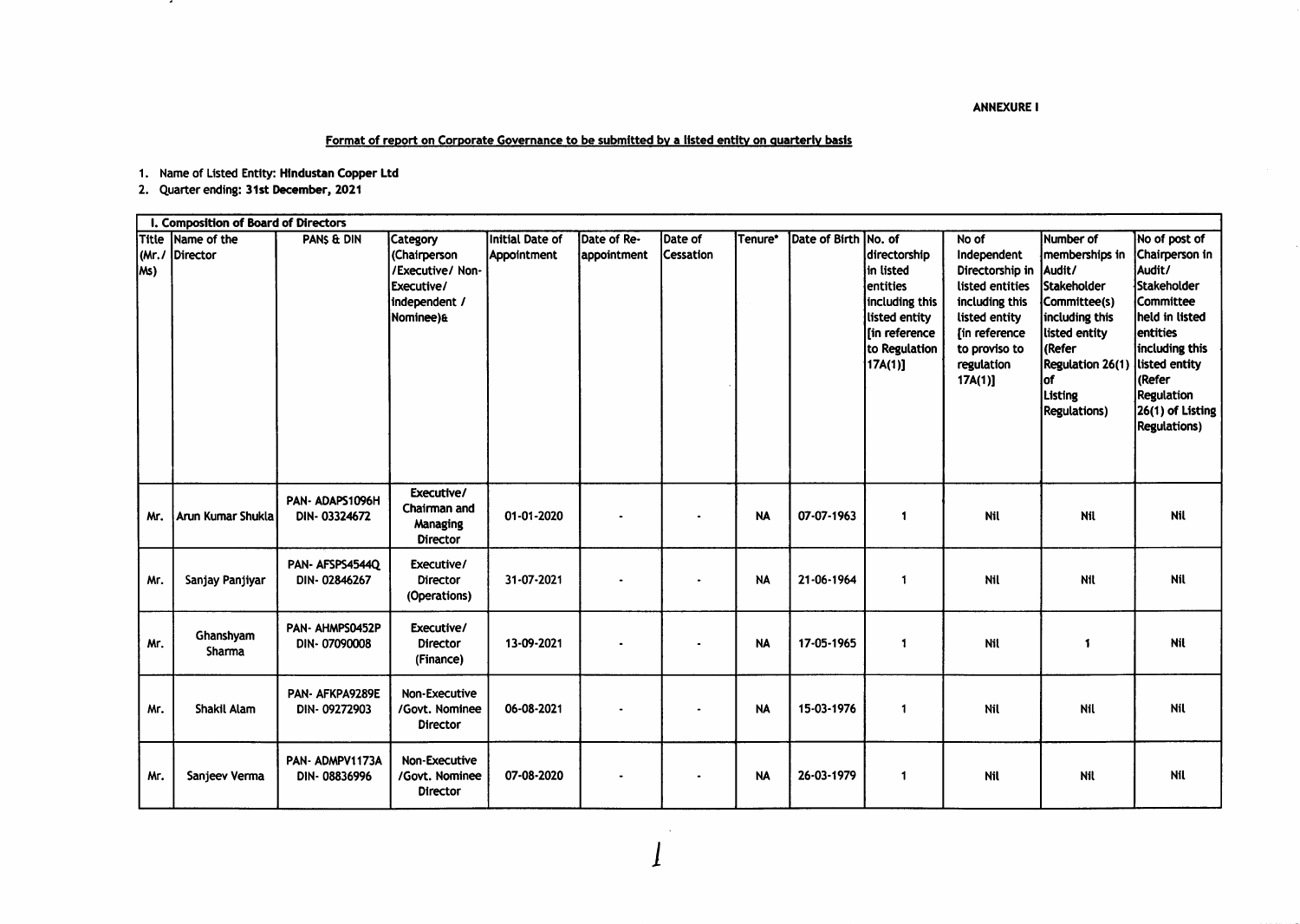| Mr. | R Kalyansundaram                          | PAN- AHWPK2133M<br>DIN-08518006                                                                                                                                                                                                                                                                                                                                                                 | Non-Executive/<br>Independent<br><b>Director</b> | 22-07-2019 |  | 29<br>months | 06-05-1963         | $\blacktriangleleft$ | $\mathbf{2}$ |            |
|-----|-------------------------------------------|-------------------------------------------------------------------------------------------------------------------------------------------------------------------------------------------------------------------------------------------------------------------------------------------------------------------------------------------------------------------------------------------------|--------------------------------------------------|------------|--|--------------|--------------------|----------------------|--------------|------------|
| Mr. | Pawan Kumar<br><b>Dhawan</b>              | PAN- ACWPD8193P<br>DIN-07327568                                                                                                                                                                                                                                                                                                                                                                 | Non-Executive/<br>Independent<br><b>Director</b> | 22-07-2019 |  | 29<br>months | 15-07-1964         | $\blacktriangleleft$ | $\mathbf{2}$ |            |
| Mr. | <b>Balwinder Singh</b><br>Canth           | PAN-ABDPC4728M<br>DIN-07239321                                                                                                                                                                                                                                                                                                                                                                  | Non-Executive/<br>Independent<br><b>Director</b> | 22-07-2019 |  | 29<br>months | 26-01-1958         | $\blacktriangleleft$ |              | Nit        |
| Mr. | Annadevara<br>Gurunadha Krishna<br>Prasad | PAN-ADZPA8659H<br>DIN-02557375                                                                                                                                                                                                                                                                                                                                                                  | Non-Executive/<br>Independent<br><b>Director</b> | 03-11-2021 |  | 1 month      | 23-08-1976         |                      | Nil          | Nil        |
| Mr. | Avinash Janardan<br><b>Bhide</b>          | PAN-ABLPB0764E<br>DIN-09388571                                                                                                                                                                                                                                                                                                                                                                  | Non-Executive/<br>Independent<br><b>Director</b> | 03-11-2021 |  |              | 1 month 21-04-1960 | $\mathbf{1}$         | Nil          | <b>Nil</b> |
|     |                                           |                                                                                                                                                                                                                                                                                                                                                                                                 |                                                  |            |  |              |                    |                      |              |            |
|     |                                           | Whether Regular chairperson appointed: Yes<br>Whether Chairperson is related to managing director or CEO: Shri Arun Kumar Shukla is the Chairman and Managing Director, Hindustan Copper Ltd with effect from                                                                                                                                                                                   |                                                  |            |  |              |                    |                      |              |            |
|     |                                           | 1.1.2020.                                                                                                                                                                                                                                                                                                                                                                                       |                                                  |            |  |              |                    |                      |              |            |
|     |                                           | S PAN of any director would not be displayed on the website of Stock Exchange                                                                                                                                                                                                                                                                                                                   |                                                  |            |  |              |                    |                      |              |            |
|     |                                           | & Category of directors means executive/non-executive/independent/Nominee. if a director fits into more than one category write all categories separating them with hyphen<br>to be filled only for Independent Director. Tenure would mean total period from which Independent director is serving on Board of directors of the listed entity in continuity<br>without any cooling off period. |                                                  |            |  |              |                    |                      |              |            |
|     |                                           |                                                                                                                                                                                                                                                                                                                                                                                                 |                                                  |            |  |              |                    |                      |              |            |

 $\mathcal{L}^{\text{max}}_{\text{max}}$ 

 $\mathcal{Z}$ 

 $\mathcal{L}^{\text{max}}_{\text{max}}$  and  $\mathcal{L}^{\text{max}}_{\text{max}}$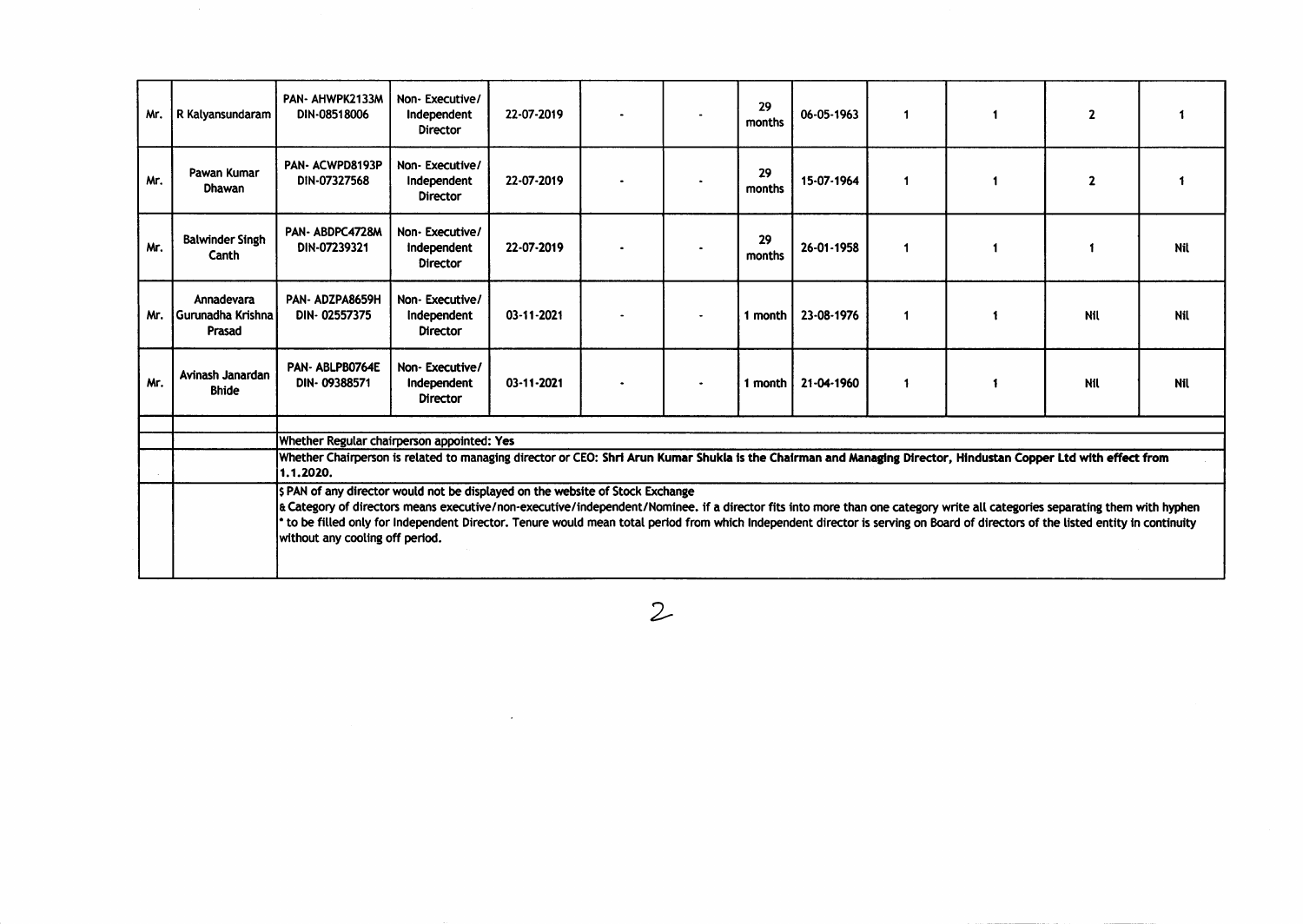| II. Composition of Committees                |                                          |                                     |                                                                                       |                     |                      |
|----------------------------------------------|------------------------------------------|-------------------------------------|---------------------------------------------------------------------------------------|---------------------|----------------------|
| Name of Committee                            | Whether Regular chairperson<br>appointed | <b>Name of Committee</b><br>members | Category (Chairperson/ Executive/<br>Non-Executive/independent/<br>Nominee) \$        | Date of Appointment | Date of<br>Cessation |
| 1. Audit Committee                           | Yes                                      | Shri Pawan Kumar Dhawan             | Chairperson/ Non- Executive/<br>independent Director                                  | 15-11-2019          |                      |
|                                              |                                          | Shri R Kalyansundaram               | Member / Non-Executive/<br>independent Director                                       | 15-11-2019          |                      |
|                                              |                                          | Shri Balwinder Singh Canth          | Member / Non- Executive/<br>independent Director                                      | 18-07-2021          |                      |
| 2. Nomination & Remuneration Committee       | Yes                                      | Shri Balwinder Singh Canth          | Chairperson/ Non- Executive/<br>independent Director                                  | 18-07-2021          |                      |
|                                              |                                          | Shri R Kalyansundaram               | Member / Non-Executive/<br>independent Director                                       | 15-11-2019          |                      |
|                                              |                                          | Shri Pawan Kumar Dhawan             | Member / Non- Executive/<br>independent Director                                      | 18-07-2021          |                      |
| 3. Risk Management Committee (if applicable) | Yes                                      | Shri Sanjay Panjiyar                | Chairperson/ Executive/ Director<br>(Operations) and Addl Charge Director<br>(Mining) | 31-07-2021          |                      |
|                                              |                                          | Shri Ghanshyam Sharma               | Member / Executive/ Director<br>(Finance)                                             | 13-09-2021          |                      |
|                                              |                                          | Shri R Kalyansundaram               | Member / Non- Executive/<br>independent Director                                      | 15-09-2020          |                      |
|                                              |                                          | Shri Balwinder Singh Canth          | Member / Non-Executive/<br>independent Director                                       | 15-09-2020          |                      |
|                                              |                                          | Shri Sunil Parashar                 | Head of M&C department                                                                | 31-12-2019          |                      |
| 4. Stakeholders Relationship Committee       | Yes                                      | Shri R Kalyansundaram               | Chairperson/ Non- Executive/<br>independent Director                                  | 15-11-2019          |                      |
|                                              |                                          | Shri Pawan Kumar Dhawan             | Member/ Non-Executive/<br>independent Director                                        | 18-07-2021          |                      |
|                                              |                                          | Shri Ghanshyam Sharma               | Member / Executive/ Director<br>(Finance)                                             | 13-09-2021          |                      |
| 5. Corporate Social Responsibility Committee | Yes                                      | Shri Balwinder Singh Canth          | Chairman / Non-Executive/<br>independent Director                                     | 15-11-2019          |                      |
|                                              |                                          | Shri Pawan Kumar Dhawan             | Member/ Non-Executive/<br>independent Director                                        | 15-11-2019          |                      |
|                                              |                                          | Shri Ghanshyam Sharma               | Member / Executive/ Director<br>(Finance)                                             | 13-09-2021          |                      |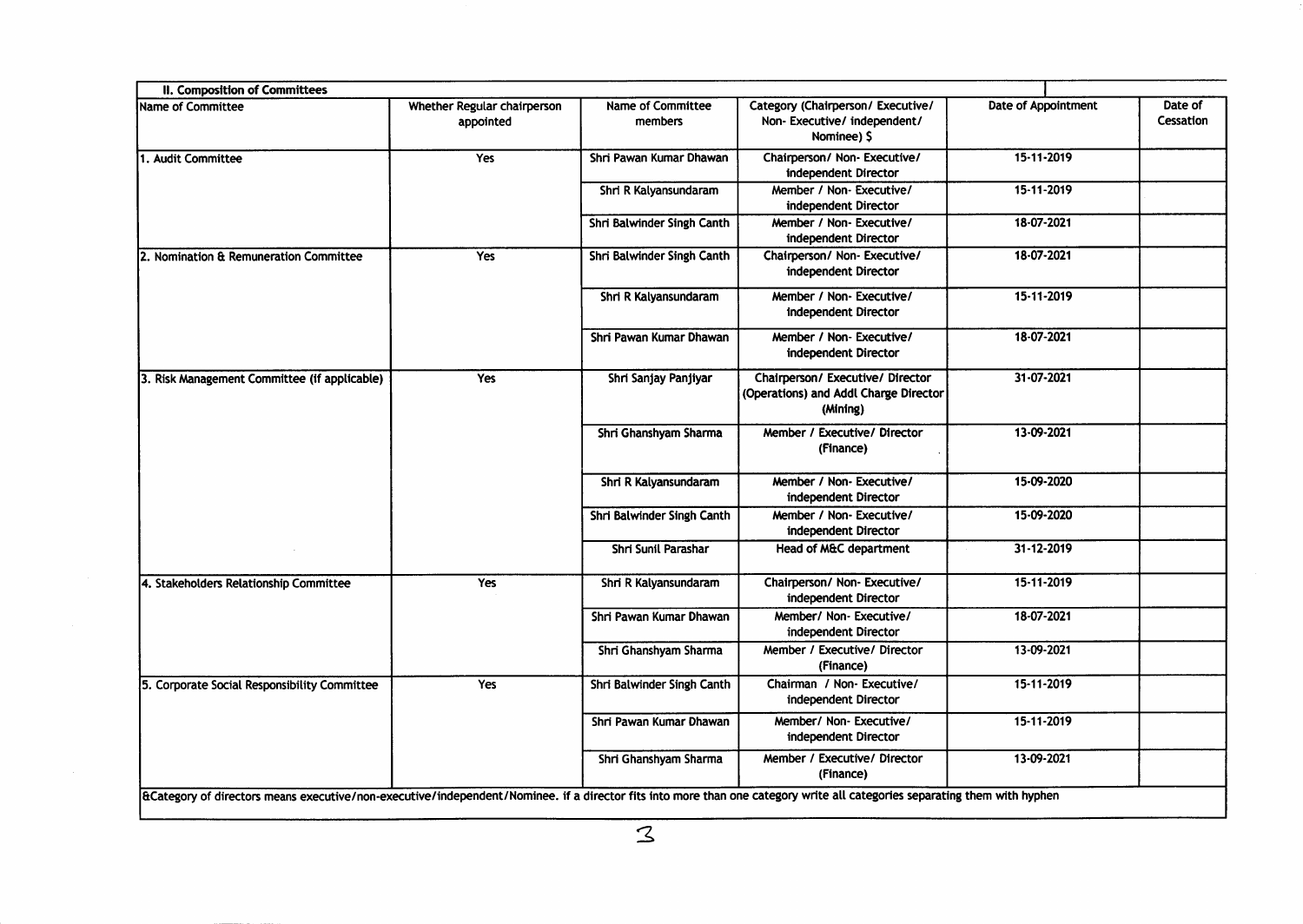| Date(s) of Meeting (if<br>any) in the previous        | Date(s) of Meeting (if any) in the<br>relevant quarter |                              | Whether requirement of<br>Quorum met* |                         | Number of Directors present* |                                     |   | Number of independent directors present* | Maximum gap        |
|-------------------------------------------------------|--------------------------------------------------------|------------------------------|---------------------------------------|-------------------------|------------------------------|-------------------------------------|---|------------------------------------------|--------------------|
| quarter                                               |                                                        |                              |                                       |                         |                              |                                     |   |                                          | between any<br>two |
|                                                       |                                                        |                              |                                       |                         |                              |                                     |   |                                          | consecutive (in    |
|                                                       |                                                        |                              |                                       |                         |                              |                                     |   |                                          | number of          |
|                                                       |                                                        |                              |                                       |                         |                              |                                     |   |                                          | days)              |
|                                                       |                                                        |                              |                                       |                         |                              |                                     |   |                                          |                    |
| 2.7.2021                                              | 9.11.2021                                              |                              | Yes                                   |                         |                              | 10                                  | 5 |                                          | 44                 |
| 16.7.2021                                             | 18.12.2021                                             |                              | Yes                                   |                         |                              | 10                                  |   | 5                                        | 38                 |
| 7.8.2021                                              | 27.12.2021                                             |                              | Yes                                   |                         |                              | 10                                  |   | 5                                        | 8                  |
| 25.9.2021                                             |                                                        |                              |                                       |                         |                              |                                     |   |                                          |                    |
| to be filled in only for the current quarter meetings |                                                        |                              |                                       |                         |                              |                                     |   |                                          |                    |
| IV. Meetings of Committees                            |                                                        |                              |                                       |                         |                              |                                     |   |                                          |                    |
| Date(s) of meeting of the                             | Whether                                                | Number of Directors present* |                                       | Number of independent   |                              | Date(s) of meeting of the committee |   | Maximum gap between any two consecutive  |                    |
| committee in the                                      | requirement of                                         |                              |                                       | directors present*      |                              | in the previous quarter             |   | meetings in number of days*              |                    |
| relevant quarter                                      | Quorum met                                             |                              |                                       |                         |                              |                                     |   |                                          |                    |
|                                                       | (details)*                                             |                              |                                       |                         |                              |                                     |   |                                          |                    |
| <b>Audit Committee</b>                                |                                                        |                              |                                       |                         |                              |                                     |   |                                          |                    |
| 9.11.2021                                             | Yes                                                    | $\mathbf{3}$                 |                                       | $\overline{\mathbf{3}}$ |                              | 14.7.2021                           |   | 44                                       |                    |
| 17.12.2021                                            | Yes                                                    | $\overline{\mathbf{3}}$      |                                       | $\overline{\mathbf{3}}$ |                              | 7.8.2021                            |   | $\overline{37}$                          |                    |
|                                                       |                                                        |                              |                                       |                         |                              | 25.9.2021                           |   |                                          |                    |
| <b>Corporate Social Responsibility Committee</b>      |                                                        |                              |                                       |                         |                              |                                     |   |                                          |                    |
| Nil                                                   | <b>NA</b>                                              | <b>NA</b>                    |                                       | N                       |                              | <b>Nil</b>                          |   | <b>NA</b>                                |                    |
|                                                       |                                                        |                              |                                       |                         |                              |                                     |   |                                          |                    |
| Nomination and Remuneration Committee                 |                                                        |                              |                                       |                         |                              |                                     |   |                                          |                    |
| 18.12.2021                                            | Yes                                                    | $\overline{\mathbf{3}}$      |                                       | $\overline{\mathbf{3}}$ |                              | 14.7.2021                           |   | 83                                       |                    |
|                                                       |                                                        |                              |                                       |                         |                              | 16.7.2021                           |   |                                          |                    |
|                                                       |                                                        |                              |                                       |                         |                              | 25.9.2021                           |   |                                          |                    |
|                                                       |                                                        |                              |                                       |                         |                              |                                     |   |                                          |                    |
| <b>Stakeholders Relationship Committee</b>            |                                                        |                              |                                       |                         |                              |                                     |   |                                          |                    |
| Nil                                                   | <b>NA</b>                                              | <b>NA</b>                    |                                       | <b>NA</b>               |                              | <b>Nil</b>                          |   | NA                                       |                    |
| <b>Risk Management Committee</b>                      |                                                        |                              |                                       |                         |                              |                                     |   |                                          |                    |
| Nil                                                   | <b>NA</b>                                              | <b>NA</b>                    |                                       | <b>NA</b>               |                              | 7.8.2021                            |   | <b>NA</b>                                |                    |
|                                                       |                                                        |                              |                                       |                         |                              |                                     |   |                                          |                    |
|                                                       |                                                        |                              |                                       |                         |                              |                                     |   |                                          |                    |

 $\mathcal{L}^{\text{max}}_{\text{max}}$  and  $\mathcal{L}^{\text{max}}_{\text{max}}$